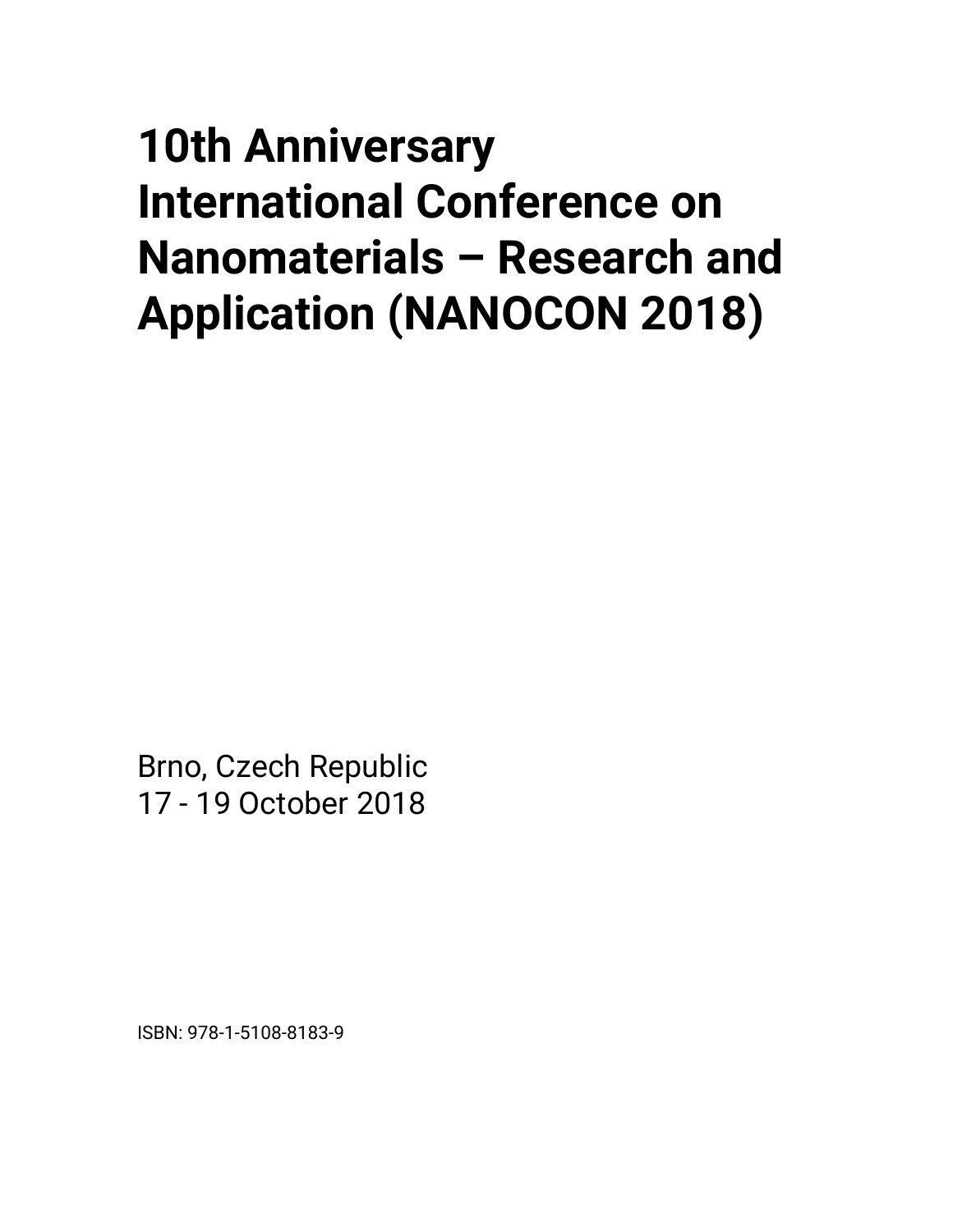**Printed from e-media with permission by:** 

Curran Associates, Inc. 57 Morehouse Lane Red Hook, NY 12571



**Some format issues inherent in the e-media version may also appear in this print version.** 

Copyright© (2018) by Tanger Ltd All rights reserved.

Printed by Curran Associates, Inc. (2019)

For permission requests, please contact Tanger Ltd at the address below.

Tanger Ltd Keltickova 62 710 00 Slezka Ostrava Czech Republic

www.tanger.cz

## **Additional copies of this publication are available from:**

Curran Associates, Inc. 57 Morehouse Lane Red Hook, NY 12571 USA Phone: 845-758-0400 Fax: 845-758-2633 Email: curran@proceedings.com Web: www.proceedings.com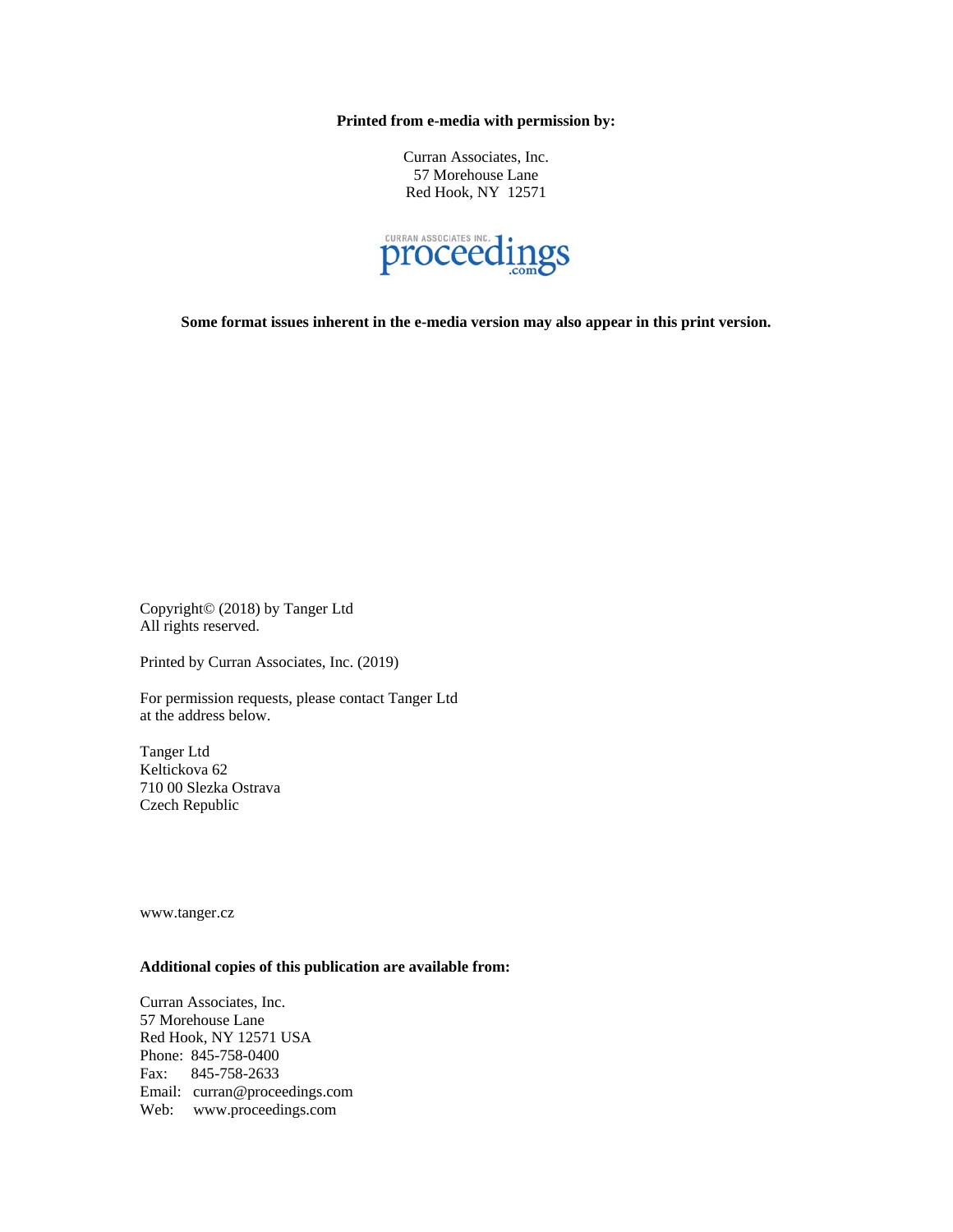| SESSION A - NANOMATERIALS FOR ELECTRONIC, MAGNETIC AND OPTIC APPLICATIONS.                      |
|-------------------------------------------------------------------------------------------------|
|                                                                                                 |
| SELF-ORGANIZED AGGREGATION OF A TRIPLE OF COLLOIDAL QUANTUM DOTS INTO STABLE STRUCTURES         |
|                                                                                                 |
| Victoria S. KORNIENKO, Aleksei S. TSIPOTAN, Aleksandr S. ALEKSANDROVSKY, Vitaliy V. SLABKO      |
| THE EFFECT OF ZIRCONIA NANOPOWDERS' STRUCTURE MODIFICATION BY GEO2 ADDITION ON THE KINETICS     |
|                                                                                                 |
| Marharyta LAKUSTA, Igor DANILENKO, Galina VOLKOVA, Larisa LOLADZE, Tetyana KONSTANTINOVA        |
|                                                                                                 |
| Anton BABAEV, Aliaksei DUBAVIK, Sergei CHEREVKOV, Peter PARFENOV, Elena USHAKOVA,               |
| Mikhail BARANOV, Igor NABIEV, Alexandr BARANOV, Aleksandr LITVIN                                |
|                                                                                                 |
| Eduard HULICIUS, Karla KULDOVÁ, Alice HOSPODKOVÁ, Jiří PANGRÁC, Filip DOMINEC, Josef HUMLÍČEK,  |
| Ivan PELANT, Ondřej CIBULKA, Kateřina HERYNKOVÁ                                                 |
| RESONANT Z-SCAN MEASUREMENT OF NON-LINEAR PROPERTIES OF COLLOIDAL LEAD SULFIDE                  |
|                                                                                                 |
| Ivan SKURLOV, Evgenia PONOMAREVA, Sergey PUTILIN, Aleksei POPOV, Aliaksei DUBAVIK,              |
| Anton TSYPKIN, Aleksandr LITVIN                                                                 |
| MODEL OF CARRIER MULTIPLICATION DUE TO IMPURITY IMPACT IONIZATION IN BORON-DOPED DIAMOND  41    |
| Vincent MORTET, Nicolas LAMBERT, Pavel HUBÍK, Ali SOLTANI                                       |
|                                                                                                 |
| Olga LUKIANOVA, Dmitrii KOLESNIKOV, Vladimir KRASILNIKOV, Alexander KHMARA, Sergey PEREVISLOV   |
| MOLECULAR DYNAMICS SIMULATIONS OF INTERACTION OF VOLATILE ORGANIC COMPOUNDS                     |
|                                                                                                 |
| Michal LANGER, Martin PYKAL, Michal OTYEPKA                                                     |
| THE METHOD OF CARBON NANOTUBES ADDITION IN TO AL - CU DISSIMILAR FRICTION STIR WELDED JOINT  57 |
| Oleg PANCHENKO, Ke CHEN, Pedro VILACA, Fedor ISUPOV, Aleksey SHAMSHURIN                         |
| GRAPHENE NANOSHEETS SYNTHESIZED IN MICROWAVE PLASMA AND LIQUID EXFOLIATED GRAPHENE:             |
|                                                                                                 |
| Jana JURMANOVÁ, Ondřej JAŠEK, Jozef TOMAN, Miroslav Šnírer, Vít KUDRLE                          |
| GOLD NANOPARTICLES-CYSTEINE-MULTIWALL CARBON NANOTUBE MODIFIED ELECTRODE FOR HEAVY              |
|                                                                                                 |
| Zuzana KOUDELKOVA, Lukas RICHTERA, Pavel SVEC, Vojtech ADAM                                     |
| PLASMON-EXCITON COUPLING IN A HYBRID FILMS OF METALLIC NANOPARTICLES AND J-AGGREGATES           |
|                                                                                                 |
| Rezida NABIULLINA, Anton STAROVOYTOV, Igor GLADSKIKH                                            |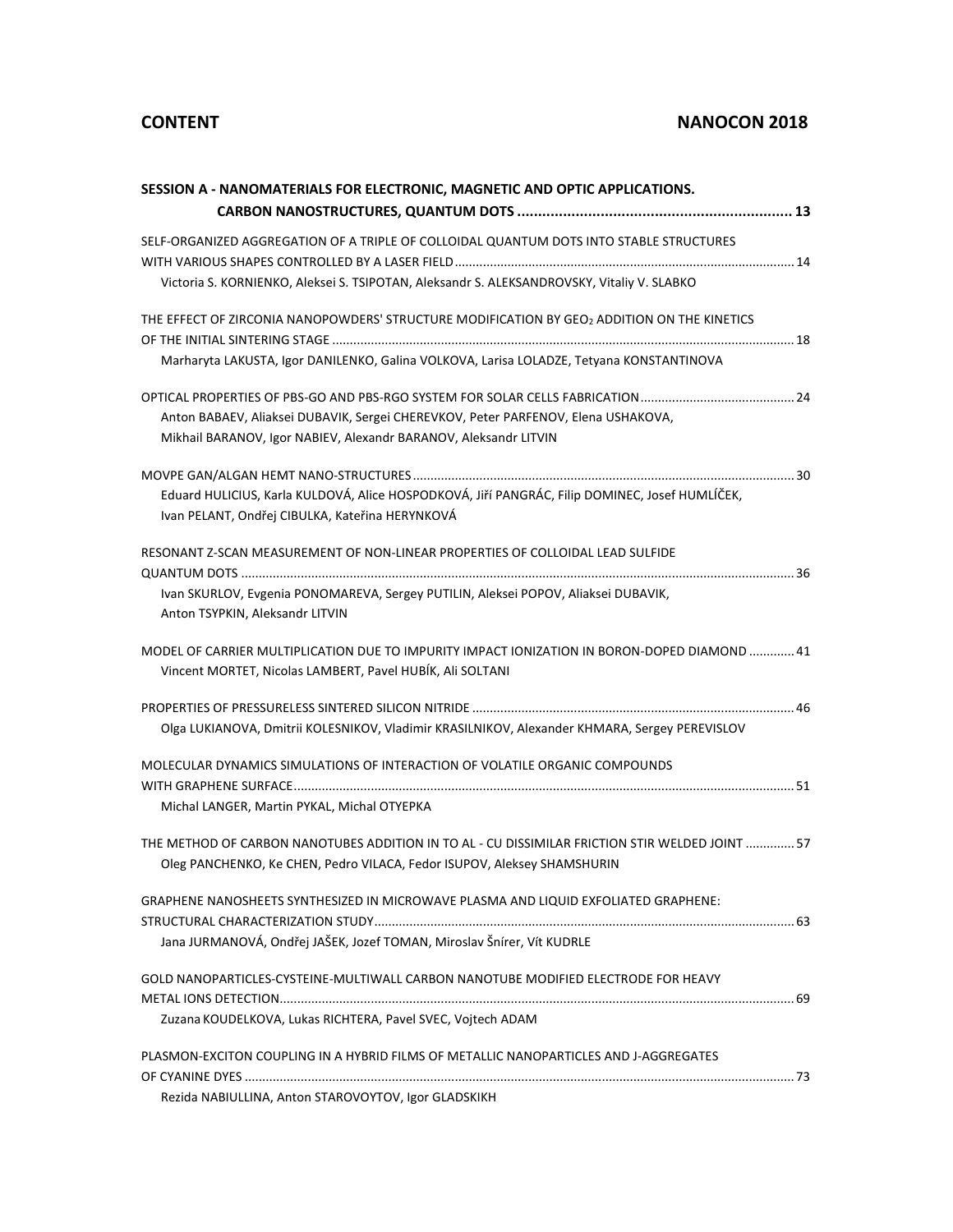| THE PHOTOLUMINESCENCE AND OPTICAL ABSORPTANCE OF PLASMA HYDROGENATED NANOCRYSTALLINE                 |  |
|------------------------------------------------------------------------------------------------------|--|
|                                                                                                      |  |
| Zdenek REMES, Yu Ying CHANG, Jiri STUCHLIK, Julia MICOVA                                             |  |
| RELATION BETWEEN OPTICAL AND MICROSCOPIC PROPERTIES OF HYDROGENATED SILICON THIN FILMS WITH          |  |
|                                                                                                      |  |
| Jiri STUCHLIK, The Ha STUCHLIKOVA, Jan CERMAK, Jaroslav KUPCIK, Radek FAJGAR, Zdenek REMES           |  |
| EFFECT OF EU DOPING ON THE OPTICAL PROPERTIES OF ZnO NANORODS PREPARED BY CHEMICAL                   |  |
|                                                                                                      |  |
| Roman YATSKIV, Nikola BAŠINOVÁ, Jan GRYM, Jan VANIŠ                                                  |  |
| STOICHIOMETRY ISSUE OF IRON(III) OXIDE NANOMATERIALS BY MÖSSBAUER SPECTROSCOPY  93                   |  |
| Jana HAVLÁKOVÁ, Jiří TUČEK, Radek ZBOŘIL                                                             |  |
| COMPUTER SIMULATION OF ELECTRONIC DEVICE FOR GENERATION OF ELECTRIC OSCILLATIONS BY NEGATIVE         |  |
| DIFFERENTIAL CONDUCTIVITY OF SUPERCOOLED NANOSTRUCTURED SUPERCONDUCTORS IN ELECTRIC FIELD  100       |  |
| Todor MISHONOV, Victor DANCHEV, Albert VARONOV                                                       |  |
|                                                                                                      |  |
| SESSION B - INDUSTRIAL AND ENVIRONMENTAL APPLICATIONS OF NANOMATERIALS 106                           |  |
| GRAPHENE EMBEDDED BITUMINOUS ROADS: A NEW LOOK INTO THE DESIGN OF COMPLEX NANOCOMPOSITES 107         |  |
| Govindan INDUCHOODAN, Bijan ADL-ZARRABI, Jan SWENSON, Luping TANG                                    |  |
| POSSIBILITIES OF REMOVING THE CRUST FROM THE SURFACE OF HISTORIC STONE WITH NANOPARTICLES I TiO2 113 |  |
|                                                                                                      |  |
| NANOCELLULOSE AS POTENTIAL FILLER MATERIAL, PROTECTIVE SHELL AND ADHESION PROMOTER                   |  |
|                                                                                                      |  |
| Claudia PREININGER, Ursula SAUER, Sara DOPPLER, Einav KULBAK, Sems YONSEL,                           |  |
| Carmen Michaela POPESCU, Cristina POPESCU                                                            |  |
| CYCLIC PHOTOCATALYTIC REGENERATION OF SORBENT, BASED ON CARBON NITRIDE (G-C3N4) INCORPORATED         |  |
|                                                                                                      |  |
| Pavel MANČÍK, Jiří BEDNÁŘ, Ladislav SVOBODA, Richard DVORSKÝ                                         |  |
| DESIGN OF EXPERIMENT METHOD FOR OPTIMIZATION OF SYNTHESIS OF G-C3N4 PHOTOCATALYST131                 |  |
| Jiří ZELINKA, Petra HALFAROVÁ, David VYKYDAL, Vojtěch LIŠKA, Petr PRAUS, Vlastimil MATĚJKA           |  |
| ELECTROCHEMICAL ANODIZATION METHOD TOWRDS MULTI-LEG TIO2 NANOTUBES FOR PEC APPLICATIONS 137          |  |
| Mahdi SHAHREZAEI, Rambabu YALAVARTHI, Alberto NALDONI, Stepan KMENT, Patrik SCHMUKI, Radek Zboril    |  |
|                                                                                                      |  |
| Zuzana RÁCOVÁ, Michal BAUDYS, Josef KRÝSA, Petra TICHÁ, Pavel DEMO                                   |  |
| SIMPLE ONE-POT HYDROTHERMAL SYNTHESIS AND PHOTOCATALYTIC ACTIVITY OF ZnS AND ZnS/KAOLINITE           |  |
|                                                                                                      |  |
| Kateřina MAMULOVÁ KUTLÁKOVÁ, Jonáš TOKARSKÝ                                                          |  |
| PREPARATION AND CHARACTERIZATION OF PHOTOCATALYTICALLY ACTIVE BISMUTH IODATE152                      |  |
| Vlastimil MATĚJKA, Petr MARŠOLEK, Alexandr MARTAUS, Lucie GEMBALOVÁ, Petr PRAUS                      |  |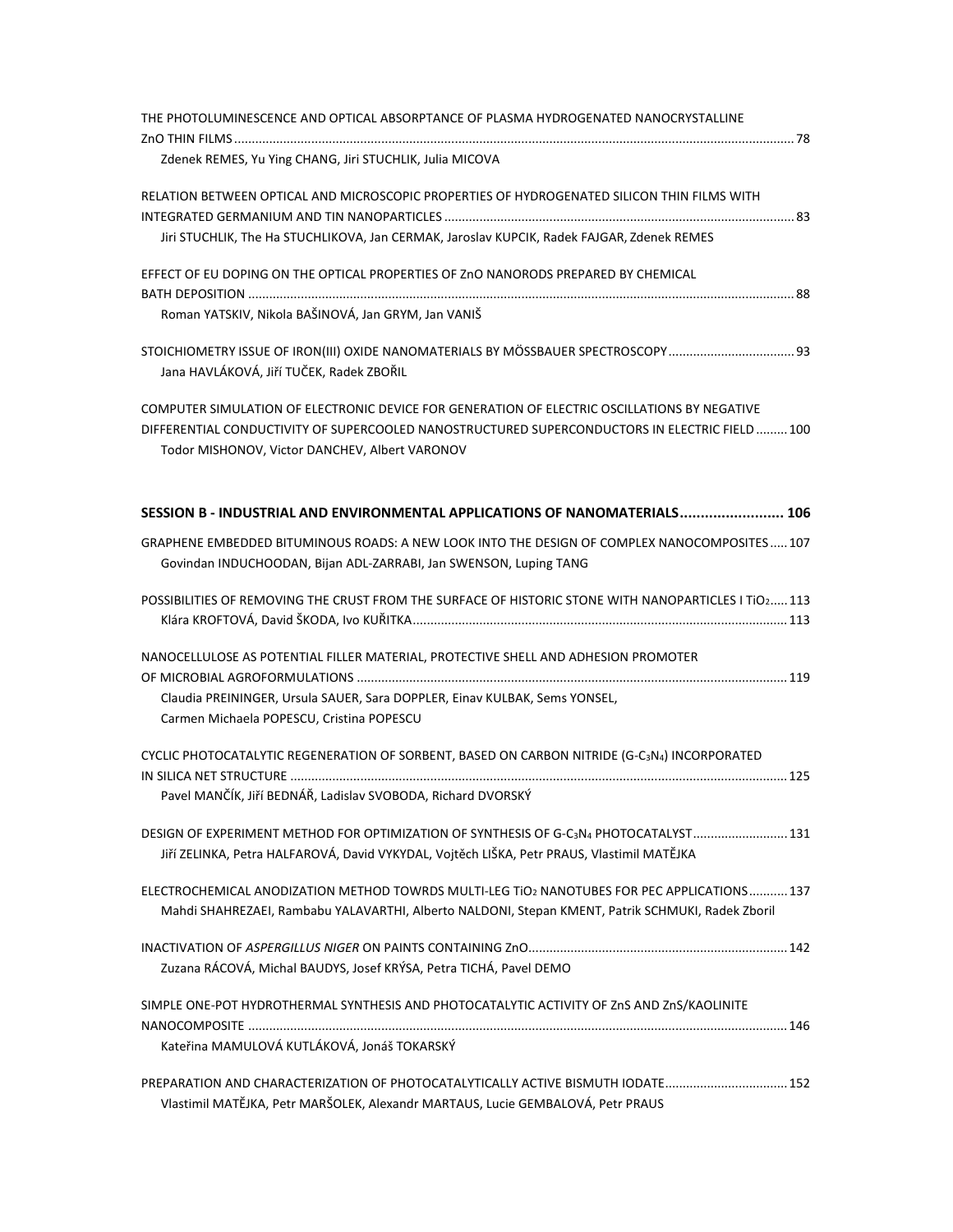| ELECTRICAL AND ANTIBACTERIAL PROPERTIES OF POLYESTER NONWOVEN WITH CONDUCTIVE NANOMETALLIC                                                             |  |
|--------------------------------------------------------------------------------------------------------------------------------------------------------|--|
| Hana KŘÍŽOVÁ, Jakub WIENER                                                                                                                             |  |
| STUDY OF PHOTOVOLTAGE STABILITY ON NANODIAMOND-POLYPYRROLE COMPOSITES BY KELVIN PROBE METHOD 164<br>Yen-Chen CHANG, Daria MILIAIEVA, Bohuslav REZEK    |  |
| ATOMIC LAYER DEPOSITION OF LITHIUM OXIDE, TIN OXIDE, AND LITHIATED TIN OXIDE NANOFILMS FOR HIGH                                                        |  |
| Maxim MAXIMOV, Denis NAZAROV, ILya MITROFANOV, Yury KOSHTYAL, Aleksander RYMYANTSEV,<br>Anatoly POPOVICH                                               |  |
| OPEN TOP AND SELF-ORGANIZED LONG TITANIUM DIOXIDE NANO TUBES PREPARED BY ANODIZATION                                                                   |  |
| S.M. Hossein HEJAZI, Tapan BARMAN, Alberto NALDONI, Zdeněk HUBIČKA, Štěpán KMENT,<br>Patrik SCHMUKI, Radek ZBOŘIL                                      |  |
| ELECTRICAL CONDUCTIVE AND GAS SENSITIVE TRANSPARENT TIN OXIDE THIN FILMS PREPARED                                                                      |  |
| Sven GERULLIS, Oliver BEIER, Andreas PFUCH, Marc RAUGUST, Sten Mark KRETZSCHMAR, Bernd GRUENLER                                                        |  |
| Alexandra ISAKOVA, Vladimir TVERSKOY, Andrey INDENBOM, Victor IVANOV, Oxana GRIBKOVA,<br>Aleksandr NEKRASOV                                            |  |
| ADHESION IMPROVEMENT BETWEEN BITUMEN AND MINERAL AGGREGATE: THEORETICAL PRINCIPLES                                                                     |  |
| Jan TREJBAL, Pavel DEMO, Václav NEŽERKA, Alexey SVESHNIKOV, Tereza VALENTOVÁ, Jan VALENTIN                                                             |  |
| COMPARISON OF MAGNETICALLY MODIFIED MONTMORILLONITE AND SMECTA AS HEAVY METALS SORBENTS  198<br>Michaela TOKARČÍKOVÁ, Jana SEIDLEROVÁ, Oldřich MOTYKA  |  |
| MICROSCOPIC PERFORMANCE OF CEMENTITIOUS COMPOSITE WITH RECYCLED CONCRETE ADMIXTURE 204<br>Vladimír HRBEK, Zdeněk PROŠEK, Václav NEŽERKA, Pavel TESÁREK |  |
| Natalia CERNEI, Pavel KOPEL, Pavel HORKY, Ondrej ZITKA, Vojtech ADAM                                                                                   |  |
| Robert PRUCEK, Martin SOLÁR, Aleš PANÁČEK, Jiří TUČEK, Jan FILIP, Radek ZBOŘIL                                                                         |  |
| ENHANCEMENT OF ELECTRICAL CONDUCTIVITY AND STABILITY OF POLYPYRROLE BY INTERCALATION INTO                                                              |  |
| Jonáš TOKARSKÝ, Pavlína PEIKERTOVÁ, Kateřina MAMULOVÁ KUTLÁKOVÁ, Lenka KULHÁNKOVÁ                                                                      |  |
| GERMANIUM AND TIN NANOPARTICLES ENCAPSULATED IN AMORPHOUS SILICON MATRIX                                                                               |  |
| The Ha STUCHLIKOVA, Zdenek REMES, Jiri STUCHLIK                                                                                                        |  |
| Ondřej BAŤKA, Jaroslav BERAN, Josef SKŘIVÁNEK                                                                                                          |  |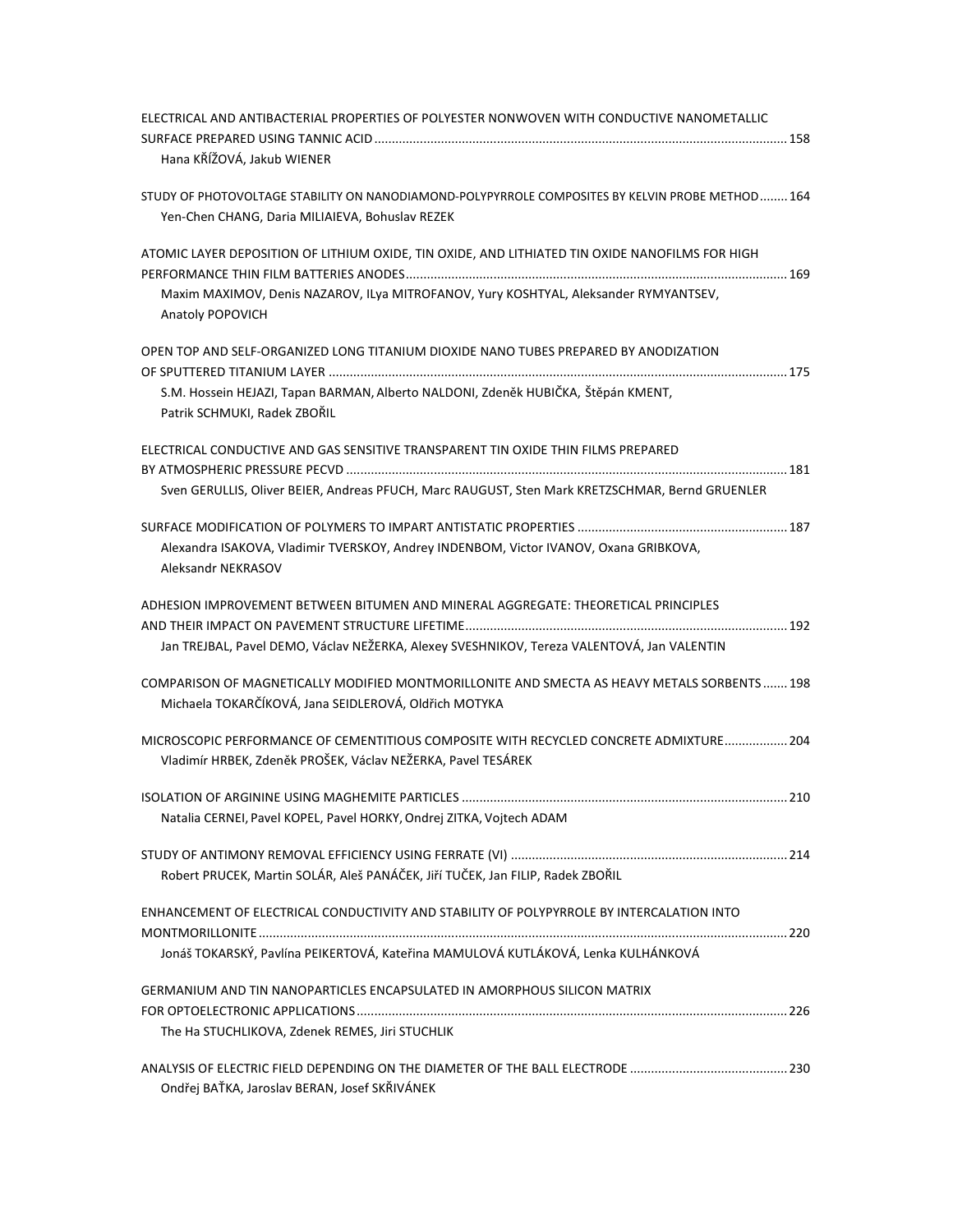| MÖSSBAUER STUDY OF REACTION MECHANISMS OF FERRATES (FEVI, FEV, AND FEIV): DETERMINATION<br>Michaela TOMÍČKOVÁ, Radek ZBOŘIL, Jiří TUČEK                                                                                                                                                                                                                                        |  |
|--------------------------------------------------------------------------------------------------------------------------------------------------------------------------------------------------------------------------------------------------------------------------------------------------------------------------------------------------------------------------------|--|
| STRUCTURAL AND MAGNETIC PROPERTIES OF NANOMATERIALS PREPARED BY MODIFICATION OF IRON<br>Josef KAŠLÍK, Ivo MEDŘÍK, Jan FILIP, Eleni PETALA, Ondřej MALINA, Radek ZBOŘIL                                                                                                                                                                                                         |  |
| PREPARATION AND CHARACTERIZATION OF FIBROUS NON-WOVEN TEXTILE DECORATED BY SILVER<br>Petra PEER, Martina POLÁŠKOVÁ, Jaroslav MOSNÁČEK, Jana SEDLAŘIKOVÁ, Milan MASAŘ                                                                                                                                                                                                           |  |
| Vojtěch ANTOŠ, Pavel HRABÁK, Klára LÍSKOVÁ                                                                                                                                                                                                                                                                                                                                     |  |
| SURFACE MODIFICATION OF ZERO-VALENT IRON NANOPARTICLES BY BIOLOGICAL ACTIVE<br>Kristýna PEŠKOVÁ, Kristýna MARKOVÁ, Ondřejka VOLOŠČUKOVÁ, Jaroslav NOSEK                                                                                                                                                                                                                        |  |
| A COMPARATIVE ASSESSMENT OF AU NANOPARTICLES SYNTHESIZED VIA GREENER PATHWAYS USING<br>Mayza IBRAHIM, Vinod V.T. PADIL, Miroslav ČERNÍK                                                                                                                                                                                                                                        |  |
| Alexandr POŠTA, Josef NÁHLÍK, Alexandr LAPOSA, Jan VOVES                                                                                                                                                                                                                                                                                                                       |  |
| Kristyna PAVELICOVA, Aneta STREJCKOVA, Ivan RANKIC, Tereza VANECKOVA, Jaroslava ZELNICKOVA,<br>Dalibor HUSKA, Marketa VACULOVICOVA                                                                                                                                                                                                                                             |  |
| DETECTION OF UV RADIATION IN VINEYARDS BY OPTICAL ANALYSIS OF CDTE QUANTUM DOTS  282<br>Lenka SOCHOROVÁ, Božena HOSNEDLOVÁ, Michaela DOČEKALOVÁ, Martina STAŇKOVÁ, Dagmar UHLÍŘOVÁ,<br>Branislav RUTTKAY-NEDECKÝ, Marta KEPINSKA, Halina MILNEROWICZ, <sup>1</sup> Mojmír BAROŇ, Hai Xuan NGUYEN,<br>Bach Ngoc DUONG, Hoai Viet NGUYEN, Jiří SOCHOR, Josef RŮŽIČKA, René KIZEK |  |
|                                                                                                                                                                                                                                                                                                                                                                                |  |
| Dominik FAJSTAVR, Markéta PIŠLOVÁ, Petr SLEPIČKA, Václav ŠVORČÍK                                                                                                                                                                                                                                                                                                               |  |
| V.S. CHUDINOV, I.N. SHARDAKOV, A.L. SVISTKOV, A.V. KONDYURIN                                                                                                                                                                                                                                                                                                                   |  |
| THE EFFECT OF SIMULATED BODY FLUID ON THE GROWTH AND DIFFERENTIATION OF HUMAN<br>Eva FILOVÁ, Barbora VOLTROVÁ, Petra JAROLÍMOVÁ, Roman MATĚJKA, Věra LUKÁŠOVÁ, Jaroslav FOJT,<br>Luděk JOSKA, Matej DANIEL                                                                                                                                                                     |  |
| Dora KROISOVÁ                                                                                                                                                                                                                                                                                                                                                                  |  |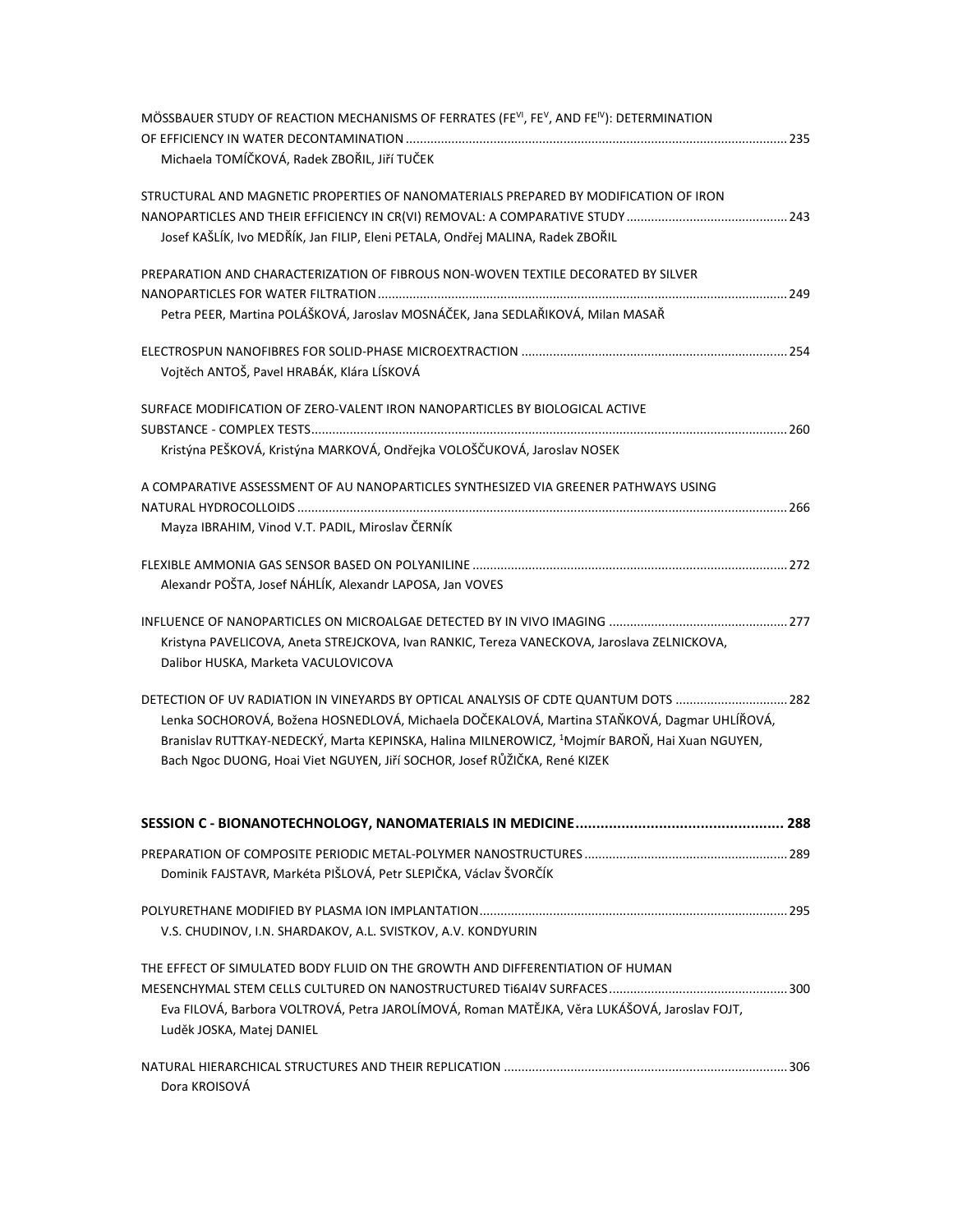| Aleš PANÁČEK, Lucie HOCHVALDOVÁ, David PANÁČEK, Monika SMÉKALOVÁ, Robert PRUCEK,                                                                                                                                                                                                                                                    |  |
|-------------------------------------------------------------------------------------------------------------------------------------------------------------------------------------------------------------------------------------------------------------------------------------------------------------------------------------|--|
| Aristeidis BAKANDRITSOS, Michal OTYEPKA, Radek ZBOŘIL, Libor KVÍTEK                                                                                                                                                                                                                                                                 |  |
| ON THE FEASIBILITY OF APPLICATION OF BIO-CONJUGATED MoS2 BASED NANOPLATFORM FOR TARGETED                                                                                                                                                                                                                                            |  |
| Anna KALOSI, Adriana ANNUSOVA, Martina LABUDOVA, Nikola BUGAROVA, Marianna ELIASOVA SOHOVA,<br>Monika BENKOVICOVA, Michal BODIK, Matej JERGEL, Peter SIFFALOVIC, Eva MAJKOVA, Maria OMASTOVA,<br>Silvia PASTOREKOVA                                                                                                                 |  |
| ADHESION AND GROWTH OF ADIPOSE TISSUE-DERIVED STEM CELLS ON FIBRIN ASSEMBLIES WITH ATTACHED                                                                                                                                                                                                                                         |  |
| Elena FILOVA, Martina TRAVNICKOVA, Jarmila KNITLOVA, Roman MATEJKA, Johanka KUCEROVA,<br>Zuzana RIEDELOVÁ, Eduard BRYNDA, Lucie BACAKOVA                                                                                                                                                                                            |  |
| RELATION BETWEEN RHEOLOGICAL, STRUCTURAL AND DISSOLUTION PROPERTIES OF COVALENTLY                                                                                                                                                                                                                                                   |  |
| Ádám JUHÁSZ, Norbert VARGA, Árpád TURCSÁNYI, Edit CSAPÓ                                                                                                                                                                                                                                                                             |  |
| Ota SALYK, Jan VÍTEČEK, Eva ŠAFAŘÍKOVÁ, Lukáš OMASTA, Stanislav STŘÍTESÝ, Jiří EHLICH, Martin VALA,<br>Martin WEITER                                                                                                                                                                                                                |  |
| CONJUGATED METALLOTHIONEIN-CARBON-DOXORUBICIN NANOTRANSPORTER FOR TARGETED<br>Sylvie SKALIČKOVÁ, Marta KEPINSKA, Martin LOFFELMANN, Dagmar UHLÍŘOVÁ, Michael GARGULÁK,<br>Michaela DOČEKALOVÁ, Božena HOSNEDLOVÁ, Branislav RUTTKAY-NEDECKÝ, Halina MILNEROWICZ,<br>Carlos FERNANDEZ, René KIZEK                                    |  |
| NANODIAMONDS ENCAPSULATED IN NANOFIBERS AS A NEW STRATEGY FOR MICRORNA-BASED THERAPY                                                                                                                                                                                                                                                |  |
| Giuseppe BITTI, Radek DIVÍN, Veronika BENSON, Eva FILOVA, Evžen AMLER                                                                                                                                                                                                                                                               |  |
| UNIVERSAL PLATFORM FOR SERS DETECTION OF "NORMAL" AND "TUMOR" CELLS CULTIVATION MEDIA  354<br>Mariia ERZINA, Andrii TRELIN, Olga GUSELNIKOVA, Yevgeniya KALACHYOVA, Anastasia PERMINOVA,<br>Pavel POSTNIKOV, Vaclac ŠVORČÍK, Oleksiy LYUTAKOV                                                                                       |  |
| SUPERPARAMAGNETIC IRON OXIDE NANOPARTICLES (SPIONS) MODIFIED WITH SARCOSINE<br>Dagmar UHLÍŘOVÁ, Martina STAŇKOVÁ, Michaela DOČEKALOVÁ, Božena HOSNEDLOVÁ, Marta KEPINSKA,<br>Branislav RUTTKAY-NEDECKÝ, Josef RŮŽIČKA, Carlos FERNANDEZ, Halina MILNEROWICZ, René KIZEK                                                             |  |
| Milica GAGIC, Pavel KOPEL, Natalia CERNEI, Ondrej ZITKA, Pavel SVEC, Ewelina JAMROZ,<br>Vojtech ADAM                                                                                                                                                                                                                                |  |
| THERANOSTIC TOOL FOR TARGETING OF BACTERIAL CELLS BASED ON SILVER NANOPARTICLES 370<br>Michael GARGULÁK, Matouš ČÍŽEK, Michaela DOČEKALOVÁ, Marta KEPINSKA, Andre FERREIRA DA SILVA,<br>Aneta SUROVÍKOVÁ, Dagmar UHLÍŘOVÁ, Martina STAŇKOVÁ, Branislav RUTTKAY-NEDECKÝ, Aleš VAVŘINÍK,<br>Jiří SOCHOR, Hoai Viet NGUYEN, René KIZEK |  |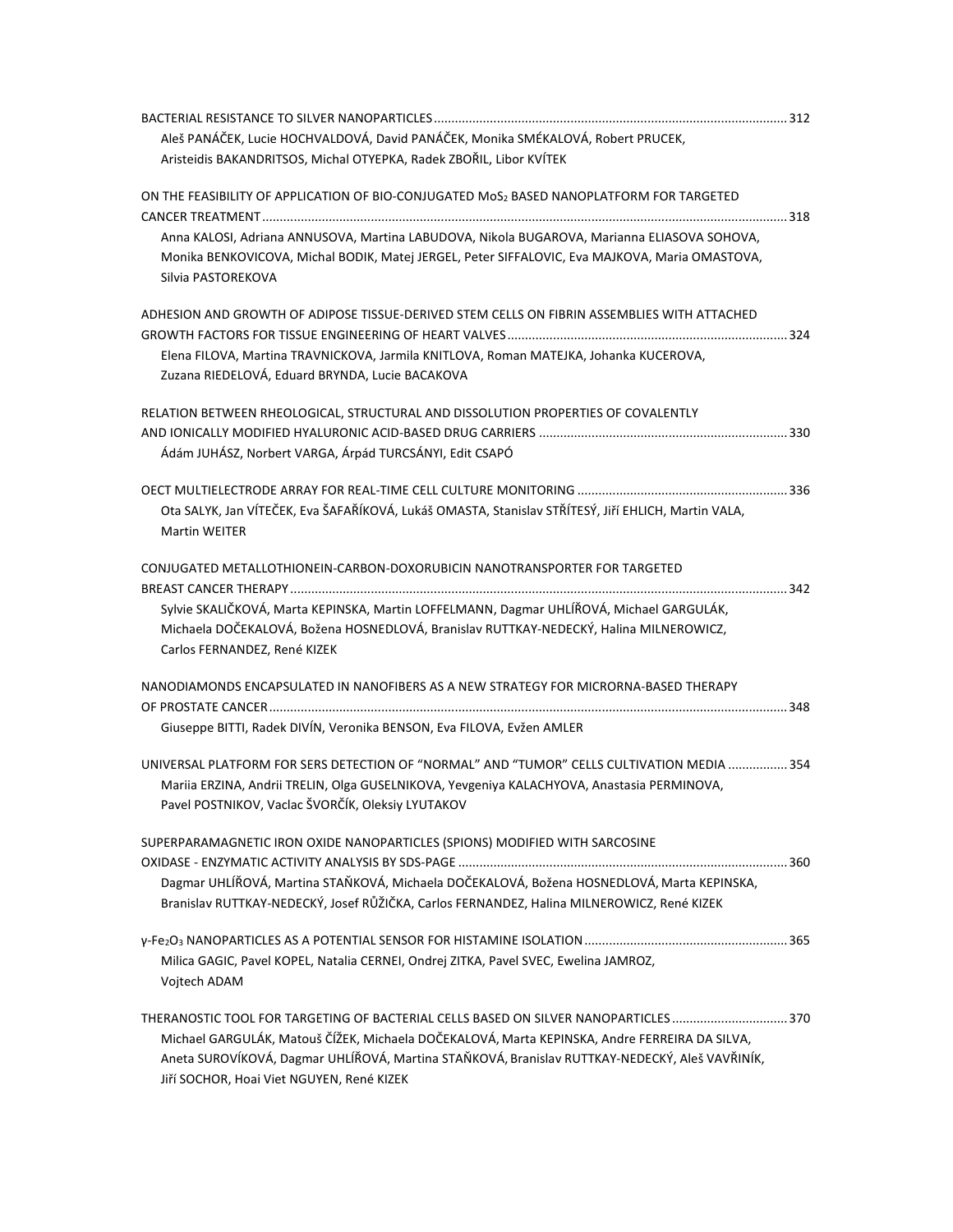| CIRCULATING TUMOR DNA AS A PROMISING BIOMARKER FOR BREAST CANCER DETECTION:                        |  |
|----------------------------------------------------------------------------------------------------|--|
| Andre FERREIRA DA SILVA, Dagmar UHLÍŘOVÁ, Christina KOLLIOPOULOU, Anastasia SEIMENI,               |  |
| Marta KEPINSKA, Martin LOFFELMANN, Michael GARGULÁK, Michaela DOČEKALOVÁ,                          |  |
| Božena HOSNEDLOVÁ, Branislav RUTTKAY-NEDECKÝ, Halina MILNEROWICZ, René KIZEK                       |  |
|                                                                                                    |  |
| MICROSCOPIC STUDY OF MULTIFUNCTIONAL DRUG MOLECULE ADHESION TO ELECTRONIC BIOSENSORS               |  |
|                                                                                                    |  |
| Tomáš FINSTERLE, Ivana PILARČÍKOVÁ, Ilona ALI BLÁHOVÁ, Štěpán POTOCKÝ, Alexander KROMKA,           |  |
| Egor UKRAINTSEV, Eugenie NEPOVIMOVÁ, Kamil MUSÍLEK, Kamil KUČA, Bohuslav REZEK                     |  |
| THE USE OF BIOACTIVE COMPOUNDS AND THEIR ENCAPSULATION INTO LIPOSOMES TO INCREASE                  |  |
|                                                                                                    |  |
| Julie HOOVÁ, Marie VYSOKÁ, Lucia DZURICKÁ, Petra MATOUŠKOVÁ, Ivana MÁROVÁ                          |  |
|                                                                                                    |  |
| Branislav RUTTKAY-NEDECKÝ, Michaela DOČEKALOVÁ, Božena HOSNEDLOVÁ, Dagmar UHLÍŘOVÁ,                |  |
| Martina STAŃKOVÁ, Marta KEPINSKA, Halina MILNEROWICZ, Carlos FERNANDEZ, Mojmír BAROŇ,              |  |
| Jiří SOCHOR, Hoai Viet NGUYEN, Rene KIZEK                                                          |  |
|                                                                                                    |  |
| Vedran MILOSAVLJEVIC, Ewelina JAMROZ, Milica GAGIC, Pavel KOPEL, Vojtech ADAM                      |  |
|                                                                                                    |  |
| CONTROLLED SYNTHESIS OF GD-DOPED SUPERPARAMAGNETIC IRON OXIDE NANOPARTICLES TOWARDS                |  |
|                                                                                                    |  |
| Kateřina POLÁKOVÁ, Zdeňka MEDŘÍKOVÁ, Ondřej MALINA, Klára ČÉPE, Radek ZBOŘIL                       |  |
|                                                                                                    |  |
| Martina KLUČÁKOVÁ, Sabina JARÁBKOVÁ, Miloslav PEKAŘ                                                |  |
|                                                                                                    |  |
|                                                                                                    |  |
| Katerina ADAMKOVA, Monika TRUDICOVA, Kamila HRUBANOVA, Petr SEDLACEK, Vladislav KRZYZANEK          |  |
|                                                                                                    |  |
| Pavel KOLESA, Martina KLUČÁKOVÁ                                                                    |  |
|                                                                                                    |  |
| SENSITIVE SERS PLATFORM OF BIMETALLIC NANOPARTICLES IMMOBILIZED ON THE GOLD GRATING SURFACE 426    |  |
| Yevgeniya KALACHYOVA, Vaclav SVORCIK, Oleksiy LYUTAKOV                                             |  |
| MAGNETIC MOLECULARLY IMPRINTED POLYMERS USED FOR STAPHYLOCOCCUS AUREUS ISOLATION AND DETECTION 432 |  |
| Jaroslava BEZDEKOVA, Jitka HUTAROVA, Marketa VACULOVICOVA                                          |  |
|                                                                                                    |  |
| DETECTION OF PHYTOESTROGENS BY CAPILLARY ELECTROPHORESIS IN COMBINATION WITH ISOLATION             |  |
|                                                                                                    |  |
| Jaroslava ZELNICKOVA, Marcela VLCNOVSKA, Lucia ZIBEKOVA, Kristyna ZEMANKOVA, Romana BACOVA,        |  |
| Martina KOLACKOVA, Marketa VACULOVICOVA                                                            |  |
| COMPARISON OF PDMS MICROTOPOGRAPHICAL PLATES AND PLANAR NANOFIBER SCAFFOLDS FOR IN VITRO           |  |
|                                                                                                    |  |
| Josef SKOPALIK, Jan SLAVIK, Vratislav CMIEL, Katerina POLAKOVA, Jaroslav PRUCHA, Eva GABRIELOVA,   |  |
| Larisa BAIAZITOVA, Ondrej SVOBODA, Ivo PROVAZNIK                                                   |  |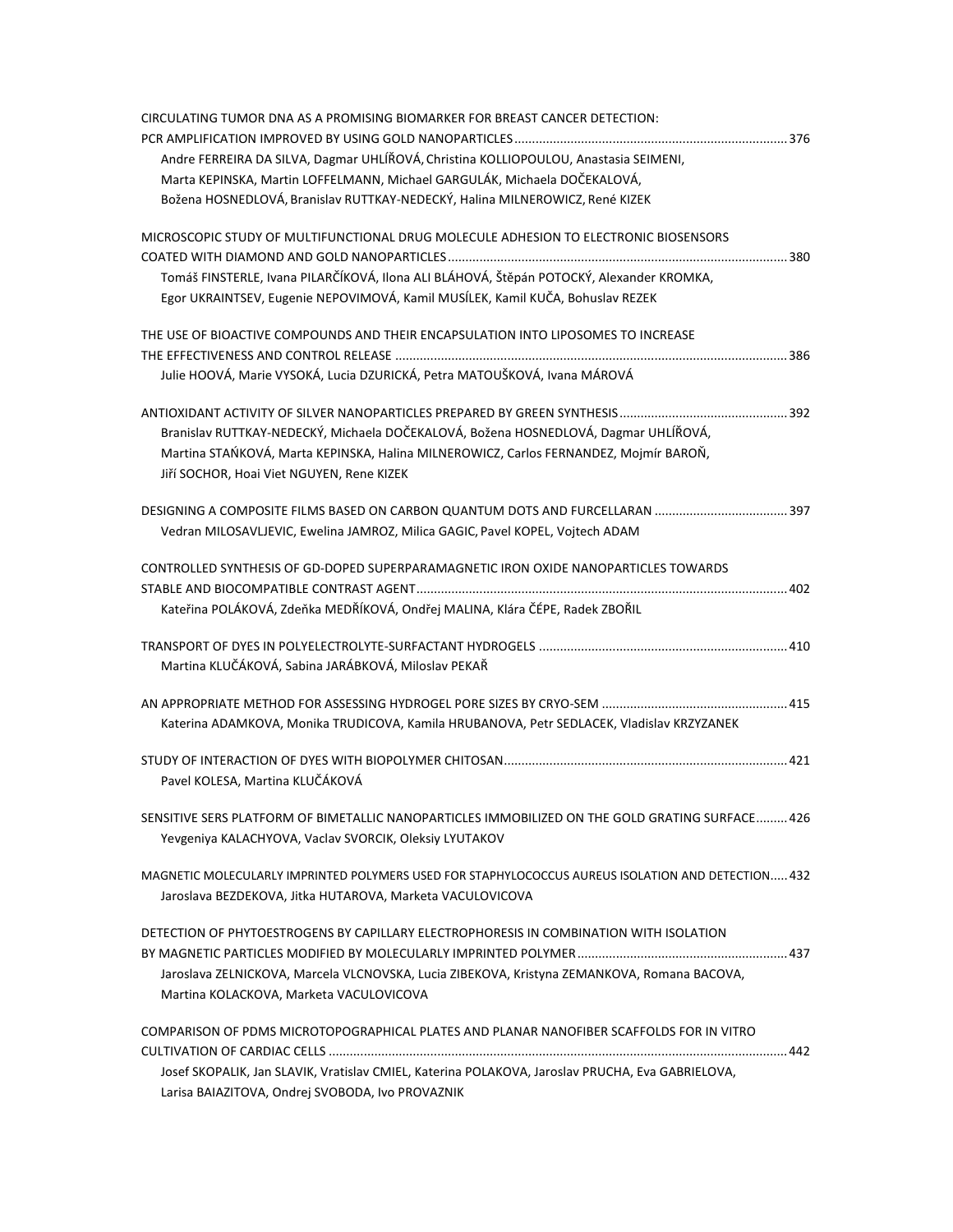| Hana TOMÁNKOVÁ, Miroslava RYSOVÁ, Adam PAZOUREK                                                                                                                                                                            |  |
|----------------------------------------------------------------------------------------------------------------------------------------------------------------------------------------------------------------------------|--|
| Štěpánka KELAROVÁ, Vojtěch HOMOLA, Vilma BURŠÍKOVÁ                                                                                                                                                                         |  |
| Emi GOVORCIN BAJSIC, Matea VECERIC, Emilija ZDRAVEVA, Budimir MIJOVIC, Tamara HOLJEVAC GRGURIC,<br>Massimo UJCIC, Mirna TOMINAC TRCIN, Igor SLIVAC                                                                         |  |
| Ag AND Pd NANOSTRUCTURES: FROM MATERIAL PROPERTIES TO BIOLOGICAL APPLICATIONS 465<br>Markéta KAIMLOVÁ, Markéta PIŠLOVÁ, Václav ŠVORČÍK, Jakub SIEGEL                                                                       |  |
| ELECTROSPINNING AND BIOCOMPATIBILITY OF POLYMER-CERAMIC NANOFIBERS FOR TISSUE<br>Eva ŠŤASTNÁ, Klára ČÁSTKOVÁ                                                                                                               |  |
| THE EFFECT OF POLY-E-CAPROLACTONE NANOFIBERS WITH PLATELETS ON CELL PROLIFERATION<br>Věra SOVKOVÁ, Karolína VOCETKOVÁ, Evžen AMLER                                                                                         |  |
| INCORPORATING ANTIBACTERIAL CLAY MINERALS INTO NANOFIBROUS LAYERS BY ELECTROSPINNING  483<br>Lenka BARDOŇOVÁ, Adéla KOTZIANOVÁ, Kateřina MAMULOVÁ KUTLÁKOVÁ, Sylva HOLEŠOVÁ,<br>Jan KLEMEŠ                                 |  |
| Pavel KOPEL, Natalia CERNEI, Milica GAGIC, Pavel HORKY, Kristyna SMERKOVA, Vojtech ADAM                                                                                                                                    |  |
| THE EFFECT OF TEMPERATURE TREATMENT TIO2 NANOPARTICLES ON ANTIBACTERIAL PROPERTIES 494<br>Zuzana BYTESNIKOVA, Vendula VALECKOVA, Pavel SVEC, Lukas RICHTERA, Kristyna SMERKOVA,<br>Petr VITEK, Vojtech ADAM                |  |
| NUMERICAL MODEL OF THE MECHANICAL BEHAVIOR OF COATED MATERIALS IN THE PAIR FRICTION<br>Galina EREMINA, Alexey SMOLIN                                                                                                       |  |
| EFFECT OF COLD ATMOSPHERIC PRESSURE PLASMA GENERATED BY DIFFUSE COPLANAR SURFACE BARRIER<br>Petra ŠRÁMKOVÁ, Jakub KELAR, Richard KRUMPOLEC, Zlata TUČEKOVÁ, Monika STUPAVSKÁ,<br>Juraj KRONEK, Dušan KOVÁČIK, Mirko ČERNÁK |  |
| Silvia KOCIOVA, Vendula VALECKOVA, Zuzana BYTESNIKOVA, Pavel HORKY, Pavel KOPEL, Vojtech ADAM,<br>Kristyna SMERKOVA                                                                                                        |  |
| RELEASE OF SILVER NANOPARTICLES FROM POLYSACCHARIDE FILMS BASED ON METHYLCELLULOSE 517<br>Markéta PIŠLOVÁ, Tereza JAČKOVÁ, Dominik FAJSTAVR, Kateřina KOLÁŘOVÁ, Václav ŠVORČÍK                                             |  |
| GREEN SYNTHESIZED SILVER NANOPARTICLES DERIVED FROM AN EXTRACT OF THE BETULA                                                                                                                                               |  |
| Šárka HRADILOVÁ, Aleš PANÁČEK, Radek ZBOŘIL                                                                                                                                                                                |  |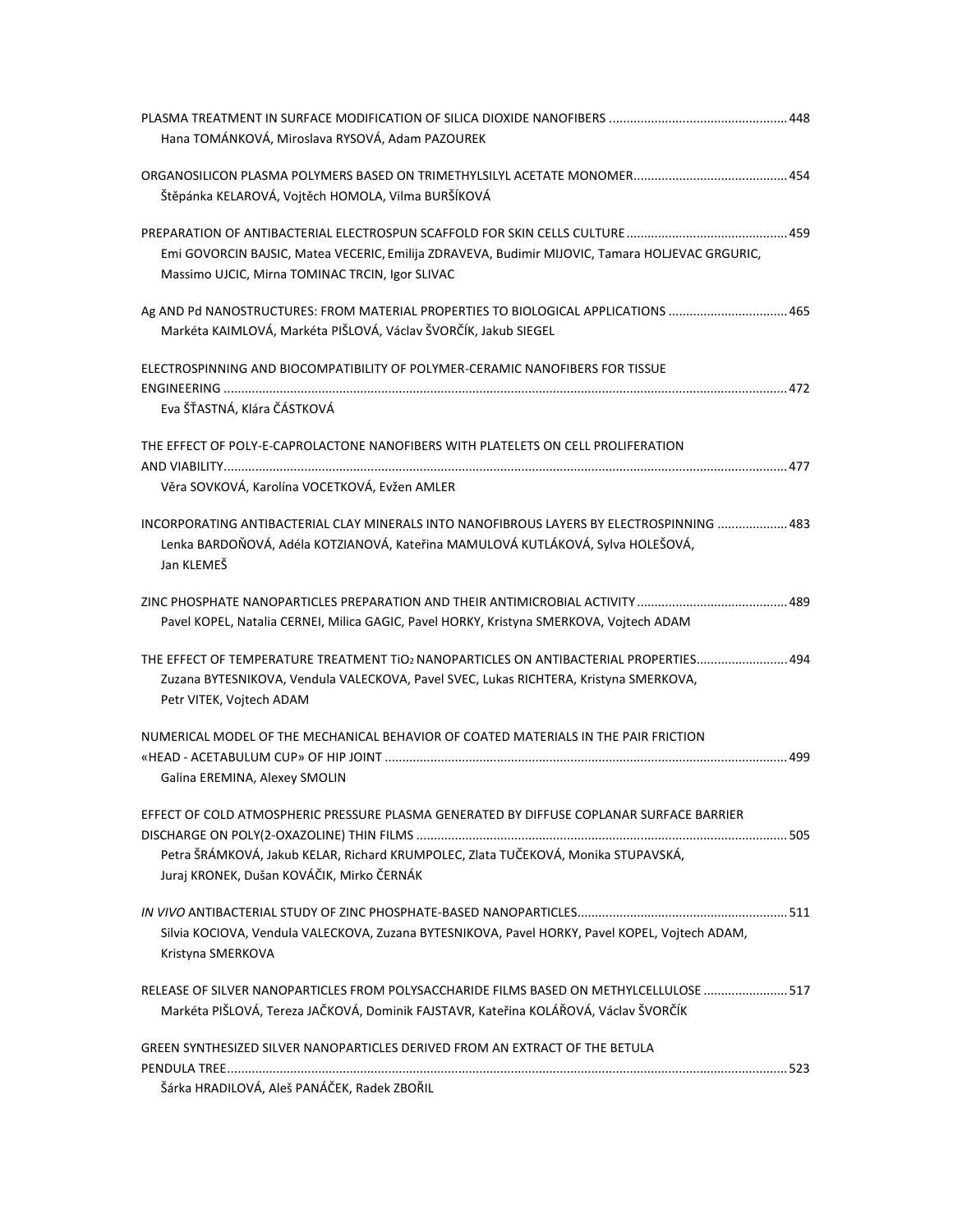| BIOMARKERS OF OXIDATIVE STRESS AND INFLAMMATION IN RESEARCHERS EXPOSED TO NANOPARTICLES                                                                                              |  |
|--------------------------------------------------------------------------------------------------------------------------------------------------------------------------------------|--|
| Daniela PELCLOVÁ, Vladimír ŽDÍMAL, Jaroslav SCHWARZ, Martin KOMARC, Štěpánka VLČKOVÁ,                                                                                                |  |
| Zdenka FENCLOVÁ, Lucie LISCHKOVÁ, Štěpánka DVOŘÁČKOVÁ, Andrea RÖSSNEROVÁ,<br>Pavel RÖSSNER, Jr.                                                                                      |  |
| Pavel RÖSSNER, Jr.                                                                                                                                                                   |  |
| DNA STRAND BREAKS AND OXIDATIVE DAMAGE IN LYMPHOCYTES OF WORKERS HANDLING NANOCOMPOSITE                                                                                              |  |
| Božena NOVOTNÁ, Daniela PELCLOVÁ, Pavel RÖSSNER, Jr., Táňa BRZICOVÁ, Andrea RÖSSNEROVÁ,<br>Lucie LISCHKOVÁ, Štěpánka DVOŘÁČKOVÁ                                                      |  |
|                                                                                                                                                                                      |  |
| Táňa BRZICOVÁ, Monika REMZOVÁ, Radek ŽOUŽELKA, Jiří RATHOUSKÝ, Kristýna VRBOVÁ,<br>Pavel RŐSSNER, Jan TOPINKA                                                                        |  |
| MICRONUCLEI LEVELS IN NANOCOMPOSITES PRODUCTION WORKERS: INTERPRETATION OF RESULTS                                                                                                   |  |
| Andrea RÖSSNEROVÁ, Daniela PELCLOVÁ, Vladimír ŽDÍMAL, Pavel RÖSSNER, Jr., Fatima ELZEINOVÁ,                                                                                          |  |
| Kristýna VRBOVÁ, Jan TOPINKA, Jaroslav SCHWARZ, Jakub ONDRÁČEK, Martin KOŠTEJN, Martin KOMARC,<br>Štěpánka VLČKOVÁ, Zdenka FENCLOVÁ, Lucie LISCHKOVÁ, Štěpánka DVOŘÁČKOVÁ            |  |
| TOXICITY OF SURFACE-MODIFIED COPPER OXIDE NANOPARTICLES IN A MOUSE MACROPHAGE CELL LINE:                                                                                             |  |
| Tereza ČERVENÁ, Helena LÍBALOVÁ, Pedro M. COSTA, Magnus OLSSON, Lucian FARCAL, Simona ORTELLI,<br>Magda BLOSI, Jan TOPINKA, Anna L. COSTA, Bengt FADEEL                              |  |
| CELLULAR UPTAKE OF GRAPHENE ACID BY HEL AND HELA CELLS STUDIED BY UV RAMAN SPECTROSCOPY 566<br>Anna BALZEROVÁ, Kateřina POLÁKOVÁ, Tomáš MALINA, Jan BELZA, Václav RANC, Radek ZBOŘIL |  |
| ANALYSIS OF THE WAY TO INCREASE SAFETY IN TERMS OF POSSIBLE INHALATION OF NANO                                                                                                       |  |
| Petra ROUPCOVA, Stanislav LICHOROBIEC, Karel KLOUDA, Lucie BEDNÁŘOVÁ,<br>Lucie GEMBALOVÁ                                                                                             |  |
| Klára DROBÍKOVÁ, Michaela TOKARČÍKOVÁ, Kateřina MAMULOVÁ KUTLÁKOVÁ, Oldřích MOTYKA,<br>Jana SEIDLEROVÁ                                                                               |  |
| PLANT RESPONSE TO NANO METAL OXIDES AND THEIR COMPOSITES: CHLOROPHYLL CONTENT AS A STRESS                                                                                            |  |
| Oldřich MOTYKA, Kristína ŠTRBOVÁ, Inga ZINCOVSCAIA                                                                                                                                   |  |
| SESSION E - ADVANCED METHODS OF PREPARATION AND CHARACTERIZATION OF NANOMATERIALS. 589                                                                                               |  |
| Bernhard SCHUMMER, Benedikt SOCHOR, Ivan D. POPOV, Stefan GERTH                                                                                                                      |  |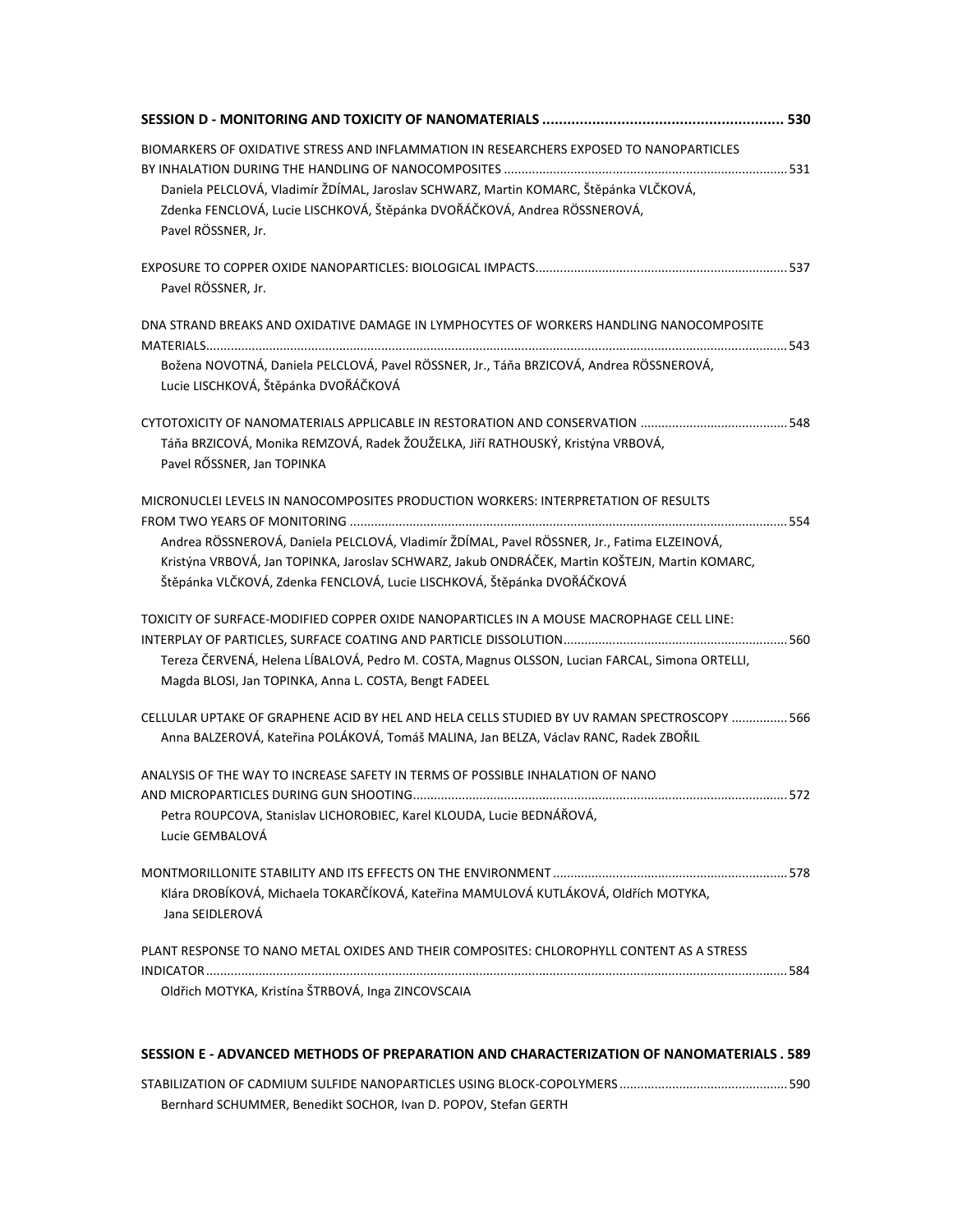| MICROSTRUCTURE REFINEMENT IN MARTENSITIC CREEP RESISTANT STEEL VIA SEVERE PLASTIC DEFORMATION  597                                              |
|-------------------------------------------------------------------------------------------------------------------------------------------------|
| Petr KRAL, Jiri DVORAK, Vaclav SKLENICKA, Yoichi TAKIZAWAA, Takahiro MASUDA, Zenji HORITA,<br>Kveta KUCHAROVA, Marie KVAPILOVA, Marie SVOBODOVA |
|                                                                                                                                                 |
|                                                                                                                                                 |
| Libor KVÍTEK, Adéla BÁRTOVÁ, Robert PRUCEK, Aleš PANÁČEK, Jana SOUKUPOVÁ, Radek ZBOŘIL                                                          |
| SYNTHESIS OF ULTRA SMALL SILVER NANOPARTICLES USING Sn <sup>2+</sup> /Sn <sup>4+</sup> REDOX COUPLE AS STRONG REDUCTANT  609                    |
| Lucie HOCHVALDOVÁ, Libor KVÍTEK, Aleš PANÁČEK, Robert PRUCEK, Radek ZBOŘIL                                                                      |
| A NONSTATIONARITY OF SILVER HYDROSOLS FORMATION AND CHANGES OF NANOPARTICLES SHAPE                                                              |
|                                                                                                                                                 |
| Ekaterina KONONOVA, Irina MIKHALENKO, Viktor YAGODOVSKII                                                                                        |
|                                                                                                                                                 |
| Elena MILIUTINA, Olga GUSELNIKOVA, Roman ELASHNIKOV, Vasilii BURTSEV, Vaclav ŠVORČÍK,                                                           |
| Oleksiy LYUTAKOV                                                                                                                                |
|                                                                                                                                                 |
| Tomas HORAZDOVSKY, Zdenek TOLDE                                                                                                                 |
|                                                                                                                                                 |
| Aliye Hazal KOYUNCU, Ondřej KAŠPAR, Pavel ULBRICH, Viola TOKÁROVÁ                                                                               |
| LASER-GENERATED NANOPARTICLES TO CHANGE PHYSICAL PROPERTIES OF SOLIDS, LIQUIDS AND GASES  637                                                   |
| Alfio TORRISI, Mariapompea CUTRONEO, Giovanni CECCIO, Antonino CANNAVO', Pavel HORÁK,                                                           |
| Lorenzo TORRISI, Jiří VACIK                                                                                                                     |
| STUDY OF EFFICIENCY OF HALLOYSITE NANOTUBES DISPERGATION IN POLY(VINYL ACETATE) MATRIX  647                                                     |
| Přemysl MENČÍK, Radek PŘIKRYL, Veronika MELČOVÁ                                                                                                 |
| PRODUCTION AND CHARACTERIZATION OF MICRO-SIZE PORES FOR ION TRACK ETCHING APPLICATIONS  652                                                     |
| Antonino CANNAVO', Vladimir HAVRANEK, Vasily LAVRENTIEV, Lorenzo TORRISI, Mariapompea CUTRONEO,                                                 |
| Giovanni CECCIO, Alfio TORRISI, Pavel HORAK, Jiri VACIK                                                                                         |
| SOLID STATE SYNTHESIS OF IRON(III) OXIDE POLYMORPHS FROM PRUSSIAN BLUE WITH DIFFERENT                                                           |
|                                                                                                                                                 |
| Claudia APARICIO, Jiří TUČEK, Jan FILIP, Libor MACHALA                                                                                          |
| SIMULATION OF ELECTRON INTERACTION WITH LIQUID WATER AND PROCESSES RELATED                                                                      |
|                                                                                                                                                 |
| Petr BÍLEK, Zdeněk BONAVENTURA                                                                                                                  |
|                                                                                                                                                 |
| Jan RYBÁRIK, Martina KLUČAKOVÁ                                                                                                                  |
|                                                                                                                                                 |
| Radim SKOUPÝ, Vladislav KRZYŽÁNEK                                                                                                               |
| INVESTIGATION OF ATMOSPHERIC PRESSURE PLASMA SURFACE MODIFIED ALUMINIUM OXIDE NANOPOWDER                                                        |
|                                                                                                                                                 |
| Ján DUGÁČEK, Lubomír PROKEŠ, Pavel SŤAHEL, Jozef RÁHEĽ, Martina ILČÍKOVÁ                                                                        |